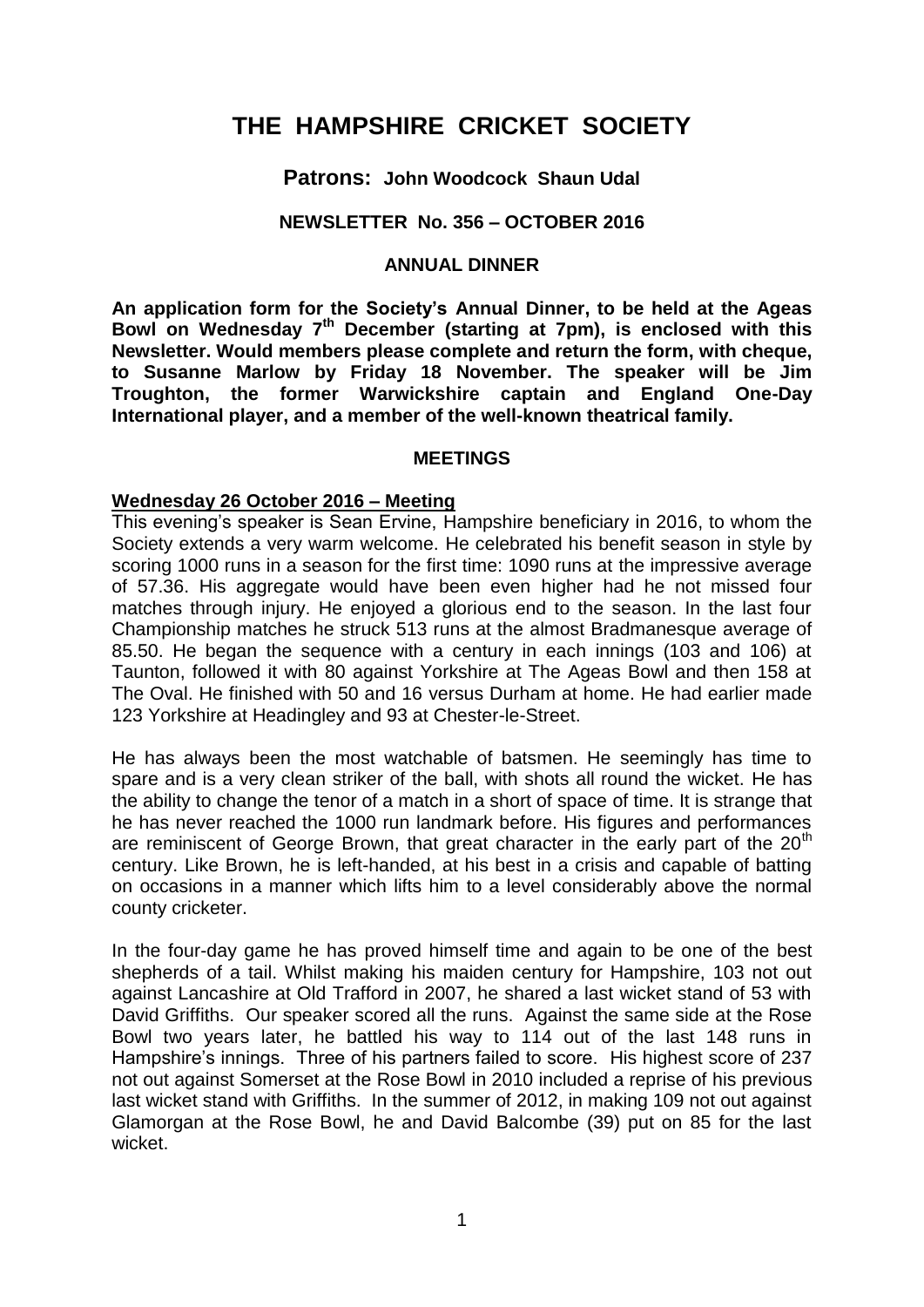There are two others innings in first-class cricket for which he will be fondly remembered by the Hampshire faithful. Perhaps his finest knock was his 94 not out against Durham at Basingstoke in 2008 which steered Hampshire to an unlikely victory on a wicket favouring the bowlers. The County successfully chased a victory target of 240, by far the highest total in the match, with two wickets in hand. No less memorable was his 107 against Glamorgan at Cardiff in 2014. It was a match that Hampshire needed to win to secure promotion but on a misty first morning their total stood at 53 for five when he walked to the wicket. However, he and James Vince (144) then added 225 in 58 overs. The County never looked back and, aided by a resourceful second innings bowling performance by James Tomlinson, went on to secure a famous win by 291 runs.

Our speaker has, of course, transferred his skill to limited-overs cricket also. His shrewd partnerships with Neil McKenzie in 2010 and with Simon Katich in 2012 were significant factors in both of Hampshire's T20 triumphs, and success in the CB40 at Lord's in the latter year. He holds the record for Hampshire's highest individual innings record in a List A match at the Ageas Bowl: 167 not out v Ireland in 2009.

However, two other one day innings earned him an indelible niche in the County's history. He played both in 2005, his first season with Hampshire, as the side won the C & G Trophy. First, he scored a very fine and superbly judged 100 in the semi-final against Yorkshire at home. He then played an even better innings in the final at Lord's. Driving supremely off the front foot, and whipping the ball through mid wicket, he made 104. Another feature of his innings was excellent placement and using the pace of the ball to push several twos. He and Nic Pothas put on 134 for the second wicket off only 20 overs. (The pair had also added 147 for the same wicket in the semi-final). Our speaker remains Hampshire's only centurion in a Lord's Cup Final.

Hampshire's fielding performance in the match against Yorkshire was arguably the best in the County's history. The catching, picking up and throwing and athleticism were a wonder to behold. Sean Ervine was one of those very much involved. His hundred at Lord's was also notable for his very quick running between the wickets.

However, shortly after the final, he injured his knee whilst bowling against Warwickshire at the Ageas Bowl. He has had to cope with the effects of that injury ever since. Happily, he has held some blinders at slip in the interim and caught securely in the outfield, none more so than when he held a boundary catch (off Adam Wheater) at Chelmsford to bring about a two run win in the Championship in 2012.

He has been a useful partnership breaker with his right-arm medium bowling, with a best bowling performance of five for 60 against Glamorgan at Cardiff in 2005. The fact that he claimed 42 wickets in his first season, prior to his injury, demonstrates just how good a bowler he might have become. As it is, however, he is the only man to have scored 8000 runs and taken 200 wickets in the Rose/Ageas Bowl era.

SEAN MICHAEL ERVINE was born in Harare on 6 December 1982. Cricket was in his genes; his grandfather, father, and uncles all played first-class cricket. His younger brother Craig is a current Zimbabwe international and made his maiden test century (146) against New Zealand at Bulawayo in August.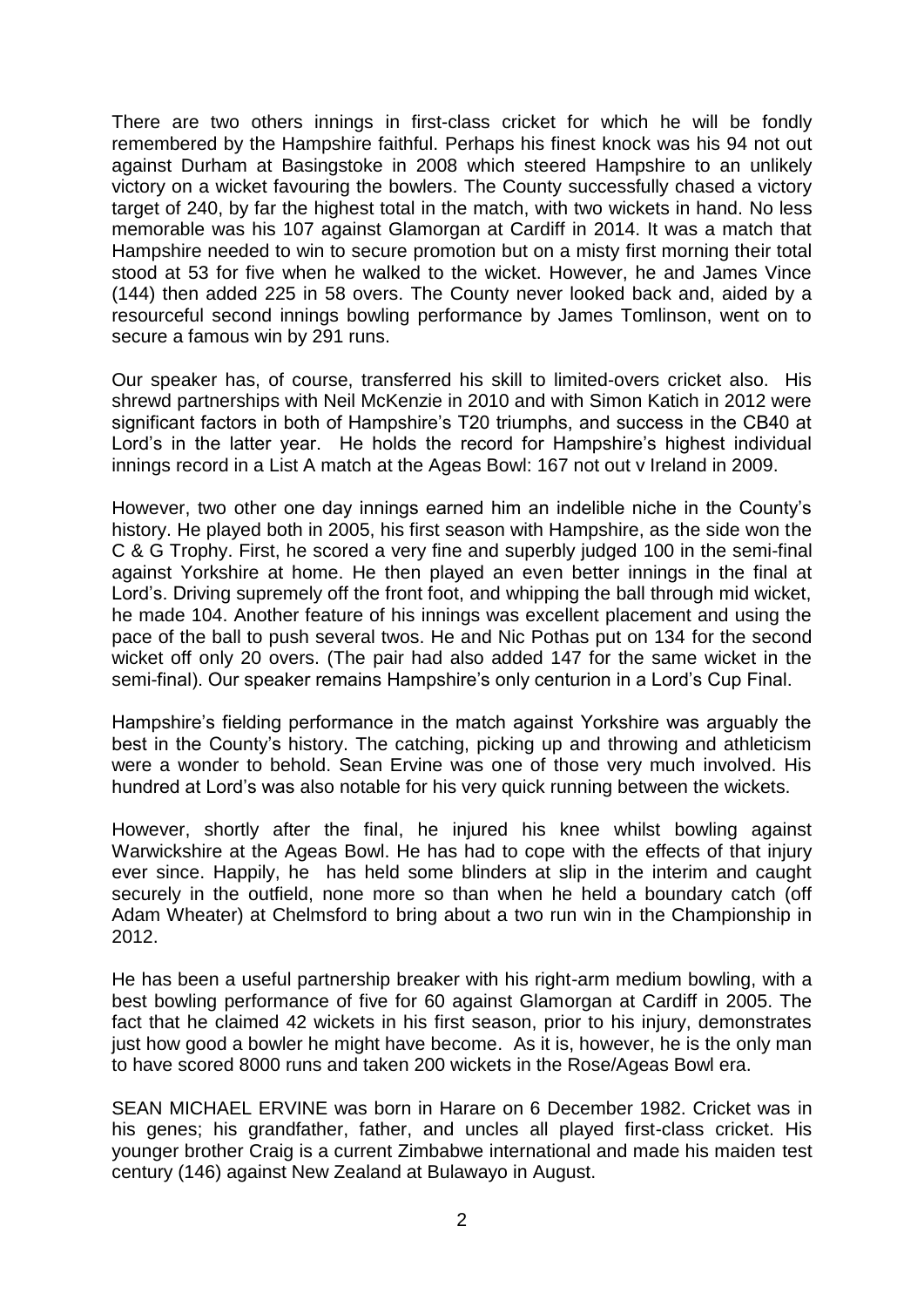Sean made his first-class debut at the age of 19 for the CFX Academy in March 2001. Interestingly, he skippered the side. Prior to joining Hampshire he had appeared in five tests (HS 86 v Bangladesh at Harare in 2003/4) and 42 ODIs (HS 100 v India at Adelaide in 2003/4). He had also bowled regularly and with some success, particularly in ODIs. He therefore forsook a potentially long international career to join Hampshire.

Playing at the Rose Bowl was not a new experience for him. He played twice on the ground when touring with Zimbabwe in 2003, one of the matches being the inaugural ODI staged there. Little could he have imagined just how much he would become embedded in the consciousness of Hampshire supporters in the years ahead. We have been lucky to see him play.

### **NEXT MEETING**

**The next meeting will be held at Test Valley Golf Club, on Wednesday 16 November, starting at 2pm. The speaker will be Dean Allen, whose subject will be the politics associated with early cricket in South Africa. A bar meal will be available to members, subject to prior booking. Members wishing to eat beforehand should contact Susanne Marlow as soon as possible (telephone number on the Society's fixture card) so that she can apprise the Golf Club of likely numbers.** 

| <b>HAMPSHIRE PLAYED THERE ONCE (3)</b> |  |  |  |  |  |  |
|----------------------------------------|--|--|--|--|--|--|
| <b>ESSEX</b>                           |  |  |  |  |  |  |
|                                        |  |  |  |  |  |  |

|                                          |      | First Match Last Match | P  | W  |                |    |
|------------------------------------------|------|------------------------|----|----|----------------|----|
| Leyton                                   | 1895 | 1961                   | 17 | 1  |                | 9  |
| Colchester, Castle Park                  | 1920 | 1995                   |    | 3  | 2              | 2  |
| Southend-on-Sea                          | 1925 | 1987                   |    | 3  | 2              | 2  |
| Chelmsford                               | 1927 | 2014                   | 19 | 4  | 9              | 6  |
| Colchester, Garrison Ground 1931<br>1931 |      |                        |    |    |                |    |
| <b>Brentwood</b>                         | 1938 | 1953                   | 3  |    | $\overline{2}$ |    |
| Westcliff-on-Sea                         | 1946 | 1971                   | 5  | 1  | $\overline{2}$ | 2  |
| Romford                                  | 1950 | 1965                   | 5  |    | 1              | 3  |
| Clacton-on-Sea                           | 1954 | 1958                   | 2  |    |                |    |
| <b>Ilford</b>                            | 1963 | 1999                   | 6  | 2  | 3              |    |
|                                          |      |                        | 72 | 16 | 29             | 27 |

When researching this piece it was noticeable that so many of Essex's best players influenced matches between the two sides hugely, thus contributing to Hampshire's poor record on their grounds.

With the ball, **Walter Mead,** brothers **Peter and Ray Smith,** and in more recent times, **John Lever, Neil Foster, Ray East, Peter Such and John Childs** all enjoyed themselves. Batsmen **Percy Perrin, CAG "Jack" Russell, Jack O'Connor, Graham Gooch, Ken McEwan, Nasser Hussein and Mark Waugh** did so similarly.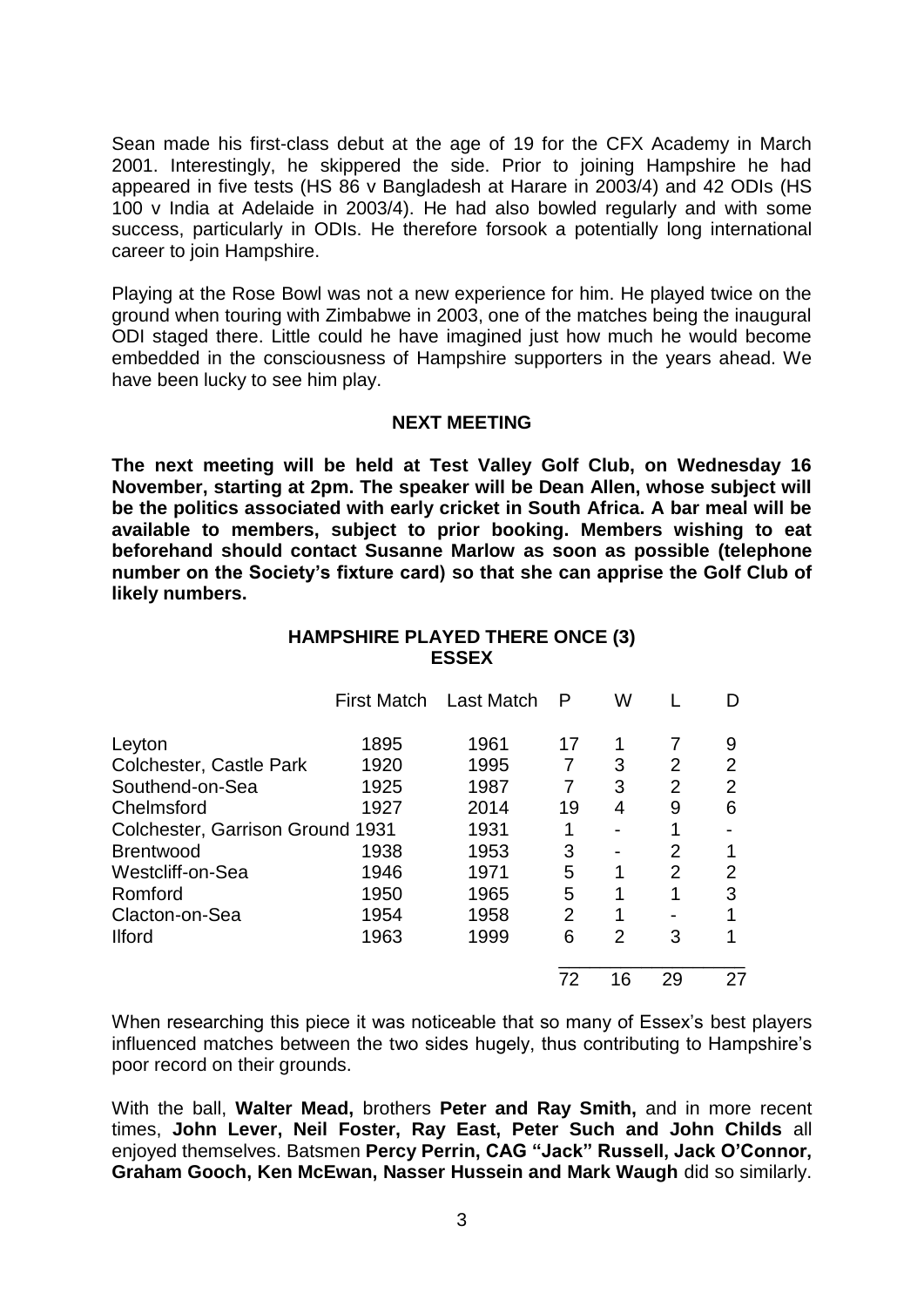However, the two men that stand out above all others with both bat and ball were **Morris Nichols** (in the late 20s and early 30s) **and Trevor Bailey** (in three decades from the 40s to the 60s). They terrorised Hampshire, turning match after match into a virtual benefit to increase their run and wicket tallies and improve their averages. Nichols' performance in the sole match at Colchester's Garrison Ground in 1931 (see below) was indicative of his hold over Hampshire during his career. Strangely, the record of that other Essex great all-rounder, **JWHT Douglas**, was muted.

There were no matches between the two sides in 1901 and 1902, and from 1904- 1911.

Essex's main ground, from their admission to the County Championship in 1895 until 1933, was **Leyton.** They later returned to play there between 1957 and 1977. Hampshire's only victory at the venue was in 1896. Even in their championship season of 1961, the County's performance at Leyton was in direct contrast to the verve with which they otherwise played; they were soundly defeated by 8 wickets in their lowest key performance of the season by far. Bailey emphasised his hold over the County, claiming match figures of 11-107. The ground was a hoodoo over a period of more than 60 years. However, Hampshire did enjoy a few days in the sun there, none more so than in 1913. After a rumbustious century by Lionel Tennyson, Cecil Abercrombie (165) and George Brown (140 not out, batting at eight) flayed the Essex bowling, putting on a Hampshire record of 325 for the seventh wicket in three and a half hours. The match was drawn.

## COLCHESTER, THE GARRISON GROUND, 1931

The first day's play was extraordinary as 27 wickets fell on a rain affected pitch. Hampshire were dismissed in 90 minutes. Only Jim Bailey (31), who batted an hour, made any headway. Essex fared no better. Giles Baring took three wickets before lunch and went on to bowl unchanged in the innings. Alec Kennedy took the other wicket to fall. Essex's innings lasted the same time as Hampshire's had done. By the close of play, however, Essex looked to have gained the advantage by reducing Hampshire to 113 for 7. But for a typically aggressive bout of hitting by Tennyson (30 in 18 minutes), Hampshire's plight would have been even more precarious.

Hampshire were eventually dismissed by 12pm on the second morning. Needing 151 to win, wickets fell steadily but Hampshire were unable to dislodge the redoubtable Nichols, whose watchful innings over 135 minutes, steered Essex to victory.

Baring's first innings figures remained a record by a Hampshire bowler until Bob Cottam took 9-25 against Lancashire at Old Trafford in 1965.

SCORES: Hampshire 69 and 150 (Nichols 5-48) Essex 69 (Baring 9-26) and 151-8 (Nichols 53 not out) Essex won by two wickets.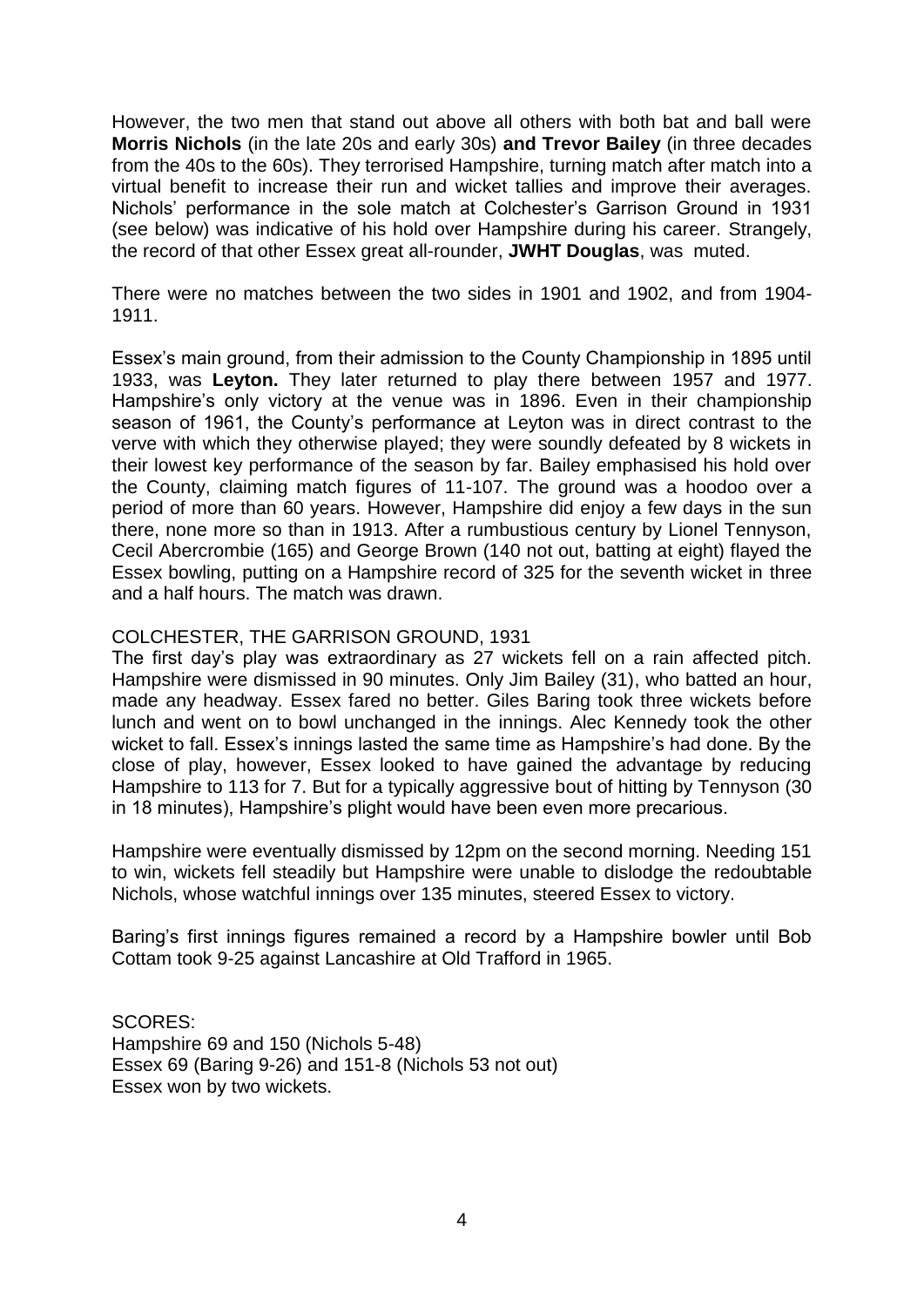## **LEO HARRISON**

Members will be aware that Leo Harrison died on 12 October, aged 94.

Those who were there still go misty-eyed when they recall his brilliant fielding against the West Indians at the County Ground in 1950. Alan Rayment, who was  $12<sup>th</sup>$  man for the match, recalls the wonderful timing of his runs to retrieve the ball just as it reached the boundary ropes, and his accurate throws into the wicketkeeper's gloves over the top of the stumps. It is worth mentioning that the boundary was constantly reduced during that first day to accommodate the vast crowd who came to watch the visitors' glamorous batting line-up.

Leo Harrison was, of course, Hampshire's wicket-keeper in their championship summer of 1961. In his early days, he usually kept wicket only if Neil McCorkell was absent. When the latter retired, Harrison played second fiddle to Ralph Prouton and, briefly, David Blake. Remarkably, he did not become Hampshire's regular 'keeper until 1954, when he was approaching 32 years of age. Such was his prowess with the gloves that he was selected for the Players against the Gentlemen at Lord's in 1955, and for the MCC v Australians in the following summer. In 1959, he claimed a Hampshire record of 83 dismissals (76 ct; 7 st). Twenty seven of those came in August; Brylcreem rewarded him with two sets of gold cuff links as the leading wicketkeeper for the month. Given the continued reduction in the programme, it is certain that his season's tally will never be exceeded. He was the County's first choice behind the stumps until 1962, when he was succeeded by Bryan Timms. He made his final appearance in 1966 against Surrey at Basingstoke, when Timms was injured. He was then 43 years old.

He was a schoolboy batting prodigy, who switched from being a left-handed batsman to a right-hander. He made such an impression that one leading ex-player and cricket writer thought he had seen "the new Bradman". He graduated to the first team at the age of 17 in two matches at the end of the 1939 season. He was to become the penultimate surviving cricketer to have played in the first-class game prior to WW2. John Manners, now aged 102, and also of Hampshire, made his debut 80 years ago, in 1936.

When cricket resumed after the war, it became cruelly apparent that he had developed sight problems and that his precocious talent would not be fulfilled. He took to wearing glasses but struggled with the bat for the next five years. Hampshire, though, no doubt because of his expertise with the gloves, persevered. They were rewarded when he scored 1000 runs in both 1951 and 1952. In the former, he batted with great skill to make122 against Worcestershire at the County Ground, a performance for which he was awarded his county cap. His highest score of 153 against Nottinghamshire at Bournemouth was compiled in the following year. Inevitably, though he scored another century in 1954-his last, his productivity tailed off as he concentrated on wicket-keeping. Significantly, he recorded his highest aggregate in seven years in Hampshire's championship summer. In the run-in against Warwickshire at the County Ground in mid-August, he made a crucial contribution to his side's eight wicket victory. Hampshire were second best for the first day and a half. At one stage, they were 140 for five in response to their visitors' first innings total of 343 for nine declared. Mike Barnard and Peter Sainsbury then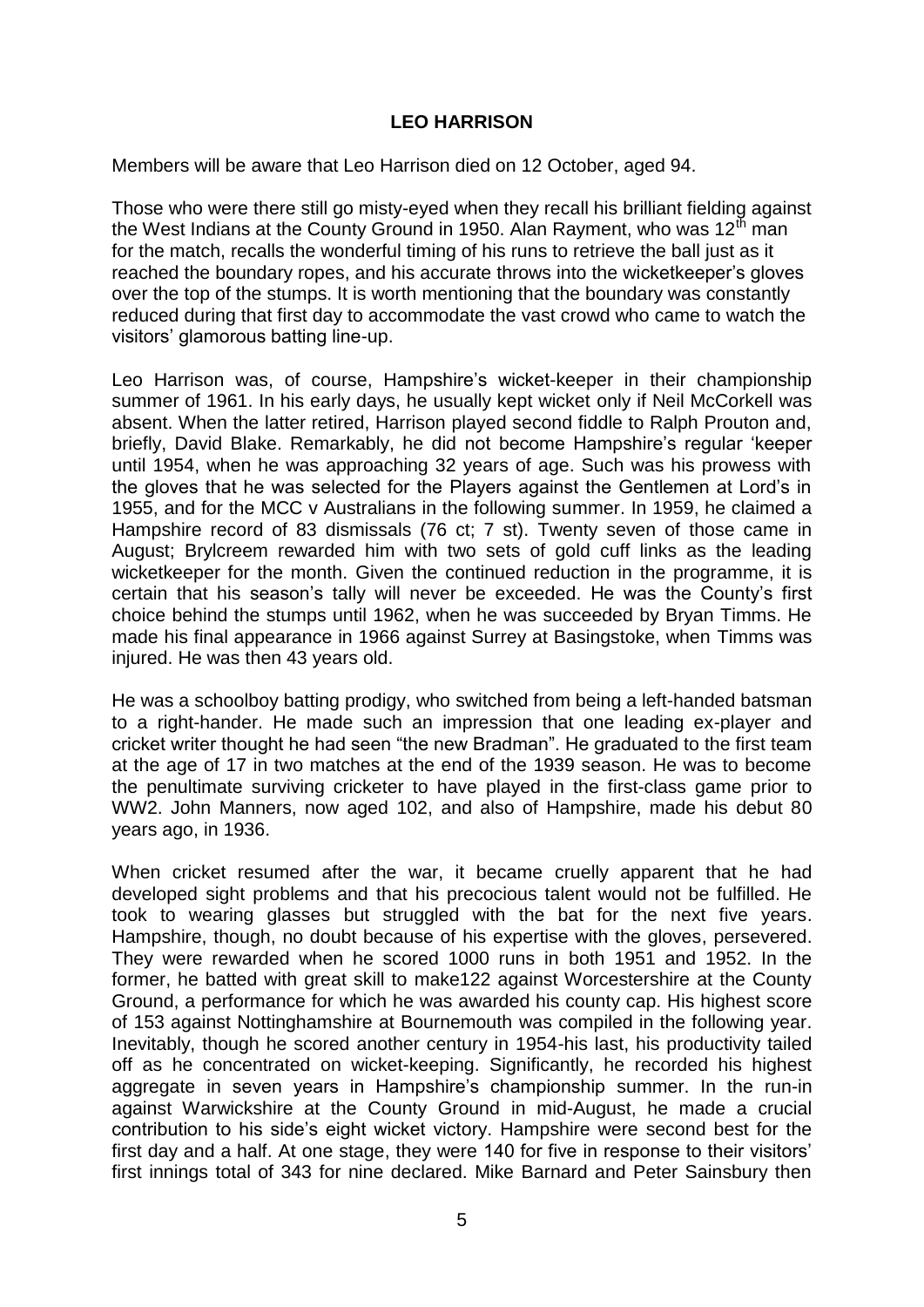took the score to 217 before the latter was out; he was quickly followed by his captain, Colin Ingleby-Mackenzie. The County were in a precarious position once more. At that juncture, Leo Harrison joined Barnard and the pair put on 101 runs in only an hour. Harrison's contribution was 34. Barnard went on to an undefeated 114. The advantage had now swung Hampshire's way. The captain declared directly his team had edged in front. With only 40 minutes batting time remaining, Butch White and Derek Shackleton shot out four Warwickshire batsmen for 20. The die was cast. The pair ran through the remainder of the batting on the next morning and Jimmy Gray's 74 not out eased Hampshire to victory with plenty of time to spare.

After Leo Harrison's death, Alan Rayment commented that he was a "great team man". This is borne out in an interview that John Arlott conducted with the team after they had secured the Championship. The long serving wicket-keeper said that he did not want to say too much as he was "more or less emotionally upset, but I do thank everybody for the magnificent way they fought this year and I cannot think of anything nicer than to say it couldn't happen to a better captain than we have at the moment".

After he stopped playing, he became Hampshire's coach from 1964 until 1967 but left because "the pay was so poor". His most notable contribution in that capacity was that through his insistence on the genius of Barry Richards after seeing him play against Hampshire 2<sup>nd</sup> XI in 1965, the County eventually signed the great South African.

John Arlott wrote in his autobiography "Basingstoke Boy" that Leo was his best friend in cricket". That sentiment was reciprocated. He undoubtedly helped the great commentator in analysis of players' techniques and the finer points of the game. Arlott immortalised him by conveying his send-off to batsmen when they were out: "Hard luck mate; it ain't half a blooming game". Leo Harrison was also a boon companion of Colin Ingleby-Mackenzie. When his captain went racing or enjoyed his late nights, he always seemed to be accompanied by his wicket-keeper. He had the ear of his skipper and was a constant source of sage advice.

He was already employed by a building firm in Bournemouth when he left the game and became a full-time employee until his retirement in 1987. By then, he was a director. He had obtained his interest in the trade from his father and built his own house with his benefit money in 1958. His benefit had realised £3,200, which was a Hampshire record at the time. His other great love was fishing. He owned a boat in Christchurch Harbour in which he used to go to sea until an arthritic knee – undoubtedly caused by wicket-keeping – forced him to sell it in 1996.

He always attended any Players' Reunion; as he aged, the love and esteem in which he was held grew correspondingly. He always possessed a twinkle in his eye. He was born in Mudeford, and died there. Though his village became part of Dorset during his lifetime, Leo Harrison was most assuredly a Hampshire man.

Just for the record, he played in 387 matches for Hampshire, scored 8708 runs (avge. 17.66), including six centuries and 27 half centuries, and claimed 666 dismissals (567 ct; 99 st).